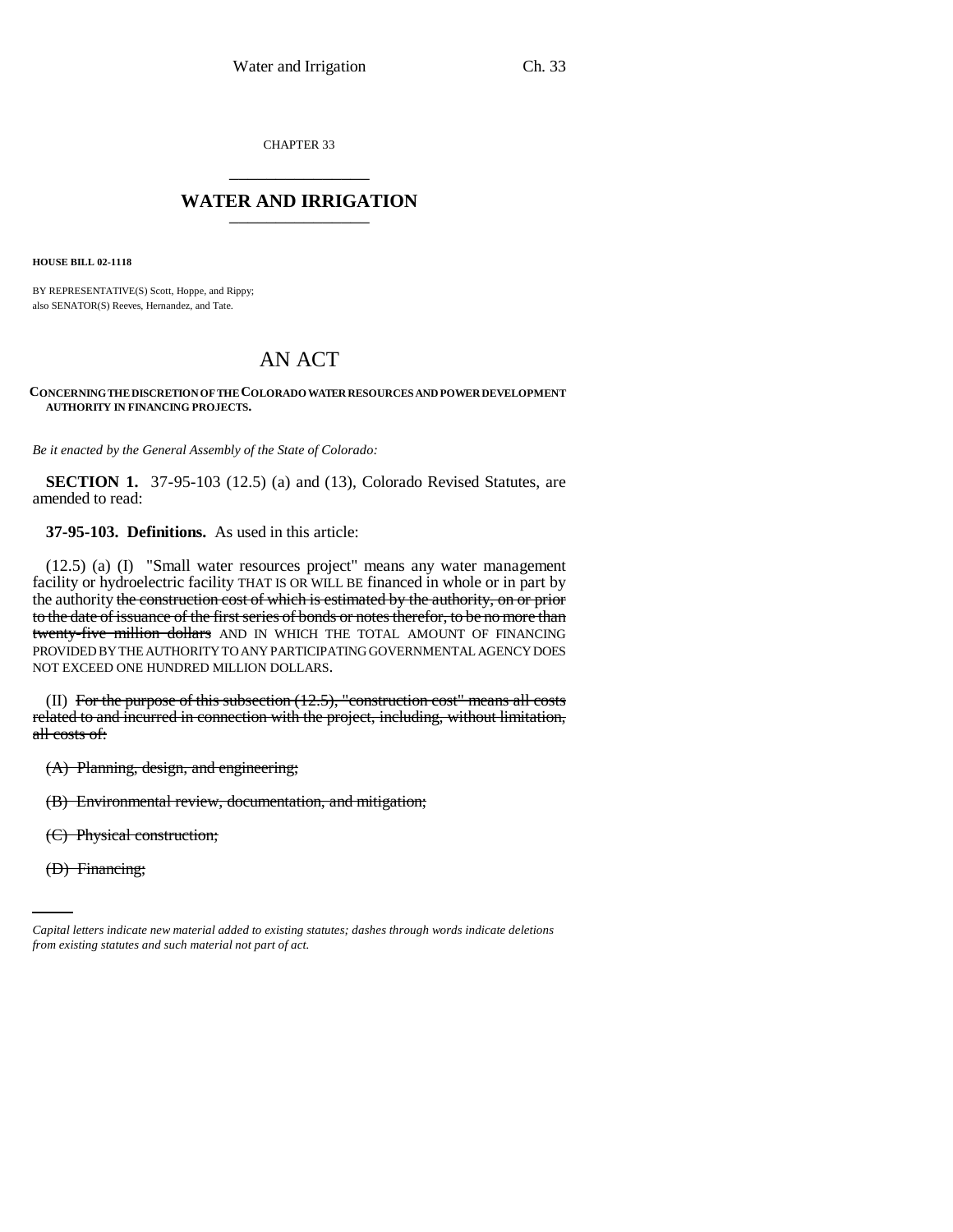(E) Financing reserves;

(F) Interest during construction;

(G) Acquisition of land and water rights; and

(H) All direct and indirect expenses of the authority and other governmental agencies involved in the project.

(13) "Water management facilities" means facilities for the purpose of the development, use, and protection of water resources, including, without limiting the generality of the foregoing, facilities for water supply and treatment, facilities for streamflow improvement, dams, reservoirs, and other impoundments, water transmission lines, SEWERAGE FACILITIES, water wells and well fields, pumping stations and works for underground water recharge, stream-monitoring systems, facilities for the stabilization of stream and river banks.

**SECTION 2.** 37-95-107.6 (4) (c), Colorado Revised Statutes, is amended, and the said 37-95-107.6 (4) is further amended BY THE ADDITION OF A NEW PARAGRAPH, to read:

**37-95-107.6. Creation and administration of water pollution control revolving fund.** (4) (c) No funds may be expended from the water pollution control revolving fund or bonds issued by the authority pursuant to subsection (6) of this section for any wastewater treatment system project unless the wastewater treatment system project is on the project eligibility list approved by the general assembly OR IS AN EMERGENCY PROJECT IN ACCORDANCE WITH PARAGRAPH (d) OF THIS SUBSECTION (4). Financial assistance for a project pursuant to this section may be provided regardless of the rank of such project on the eligibility list.

(d) THE COLORADO WATER QUALITY CONTROL COMMISSION MAY AMEND THE PROJECT ELIGIBILITY LIST AT ANY TIME, IN ACCORDANCE WITH ITS REGULAR PROCEDURES, TO INCLUDE WASTEWATER TREATMENT SYSTEM PROJECTS THAT IT DETERMINES AND DECLARES TO BE EMERGENCY PROJECTS NEEDED TO PREVENT OR ADDRESS THREATS TO THE PUBLIC HEALTH OR ENVIRONMENT. NO LATER THAN JANUARY 15 OF EACH YEAR, THE AUTHORITY SHALL PROVIDE TO THE GENERAL ASSEMBLY A LISTING OF ALL EMERGENCY PROJECTS FOR WHICH MONEYS FROM THE WATER POLLUTION CONTROL REVOLVING FUND HAVE BEEN EXPENDED IN THE PRECEDING CALENDAR YEAR.

**SECTION 3.** 37-95-107.6, Colorado Revised Statutes, is amended BY THE ADDITION OF A NEW SUBSECTION to read:

**37-95-107.6. Creation and administration of water pollution control revolving fund.** (10) THE AUTHORITY MAY, ACTING IN ITS DISCRETION AND WITH THE APPROVAL OF THE GOVERNOR, TRANSFER MONEYS FROM THE WATER POLLUTION CONTROL REVOLVING FUND TO THE DRINKING WATER REVOLVING FUND CREATED AND ADMINISTERED PURSUANT TO SECTION 37-95-107.8, IF THE TRANSFER OF SUCH MONEYS IS PERMITTED BY APPLICABLE FEDERAL LAW AND THE TERMS OF ANY AGREEMENT BETWEEN THE STATE AND THE UNITED STATES RELATING TO THE WATER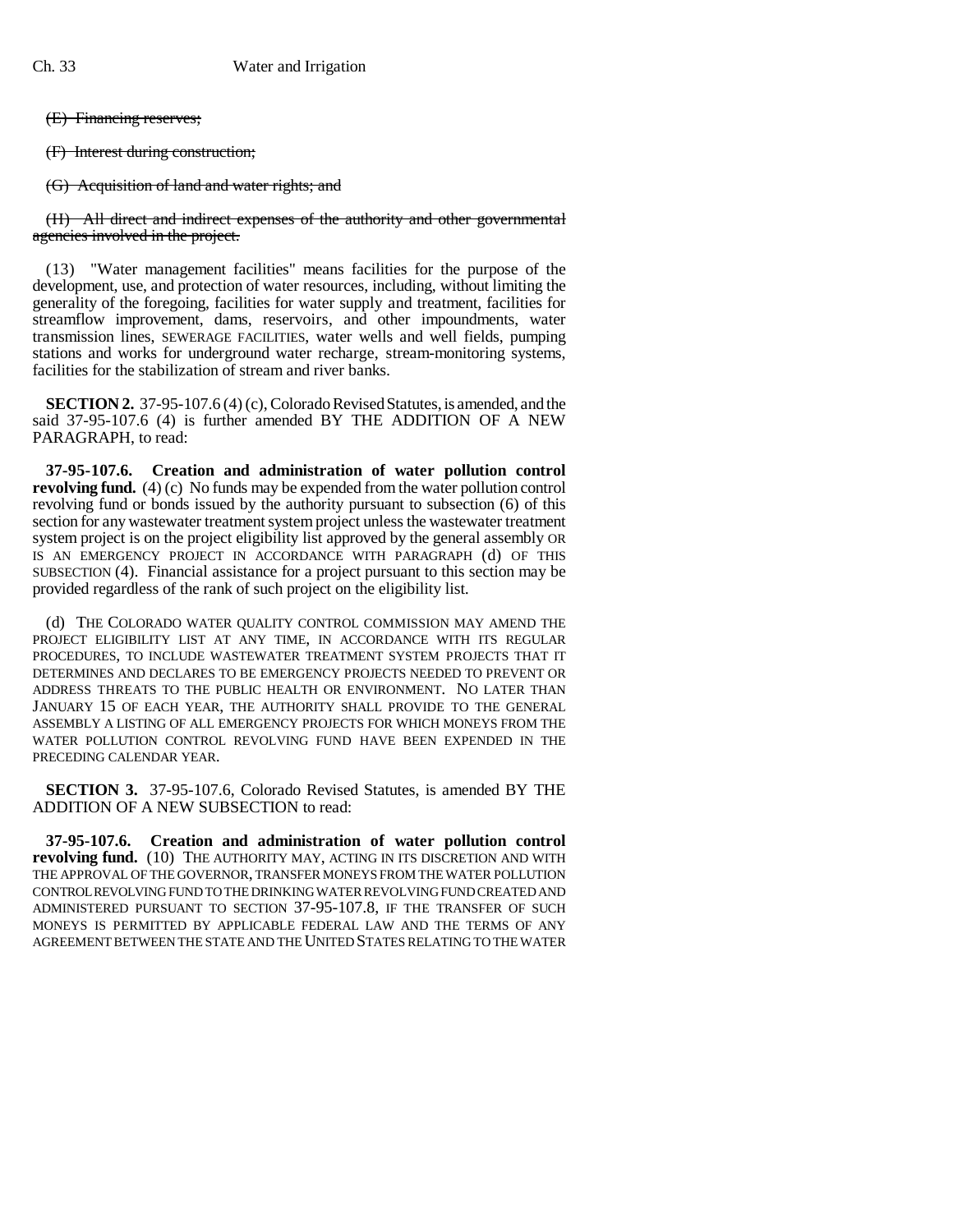POLLUTION CONTROL REVOLVING FUND.

**SECTION 4.** 37-95-107.8 (4) (c), Colorado Revised Statutes, is amended, and the said 37-95-107.8 (4) is further amended BY THE ADDITION OF A NEW PARAGRAPH, to read:

**37-95-107.8. Creation and administration of drinking water revolving fund.** (4) (c) Moneys shall not be spent from the drinking water revolving fund or bonds issued by the authority pursuant to subsection (6) of this section for any project unless the project is on the drinking water project eligibility list approved in accordance with this subsection (4) OR IS AN EMERGENCY PROJECT IN ACCORDANCE WITH PARAGRAPH (d) OF THIS SUBSECTION (4). Financial assistance for a project pursuant to this section may be provided regardless of the rank, if any, of the project on the eligibility list; except that any priority for eligible projects established or required by the safe drinking water act shall apply in the issuance of financial assistance if the source of the financial assistance is grant moneys from the federal government.

(d) THE BOARD OF HEALTH MAY AMEND THE DRINKING WATER PROJECT ELIGIBILITY LIST AT ANY TIME PURSUANT TO ITS REGULAR PROCEDURES, TO INCLUDE DRINKING WATER PROJECTS THAT IT DETERMINES AND DECLARES TO BE EMERGENCY PROJECTS NEEDED TO PREVENT OR ADDRESS THREATS TO THE PUBLIC HEALTH OR ENVIRONMENT. NO LATER THAN JANUARY 15 OF EACH YEAR, THE AUTHORITY SHALL PROVIDE TO THE GENERAL ASSEMBLY A LISTING OF ALL EMERGENCY PROJECTS FOR WHICH MONEYS FROM THE DRINKING WATER REVOLVING FUND HAVE BEEN EXPENDED IN THE PRECEDING CALENDAR YEAR.

**SECTION 5.** 37-95-107.8, Colorado Revised Statutes, is amended BY THE ADDITION OF A NEW SUBSECTION to read:

**37-95-107.8. Creation and administration of drinking water revolving fund.** (9) THE AUTHORITY MAY, ACTING IN ITS DISCRETION AND WITH THE APPROVAL OF THE GOVERNOR, TRANSFER MONEYS FROM THE DRINKING WATER REVOLVING FUND TO THE WATER POLLUTION CONTROL REVOLVING FUND CREATED AND ADMINISTERED PURSUANT TO SECTION 37-95-107.6, IF THE TRANSFER OF SUCH MONEYS IS PERMITTED BY APPLICABLE FEDERAL LAW AND THE TERMS OF ANY AGREEMENT BETWEEN THE STATE AND THE UNITED STATES RELATING TO THE DRINKING WATER REVOLVING FUND.

**SECTION 6. Repeal.** 37-95-113, Colorado Revised Statutes, is repealed as follows:

**37-95-113. Debt service reserve funds.** (1) In addition to any other funds it may establish, the board may, by resolution, establish one or more special funds pursuant to this section, referred to in this section as "debt service reserve funds", and may pay into such debt service reserve funds:

(a) Any moneys appropriated and made available by the state for the purposes of such debt service reserve funds;

(b) Any proceeds from the sale of notes or bonds to the extent provided in the resolutions of the board authorizing the issuance thereof; and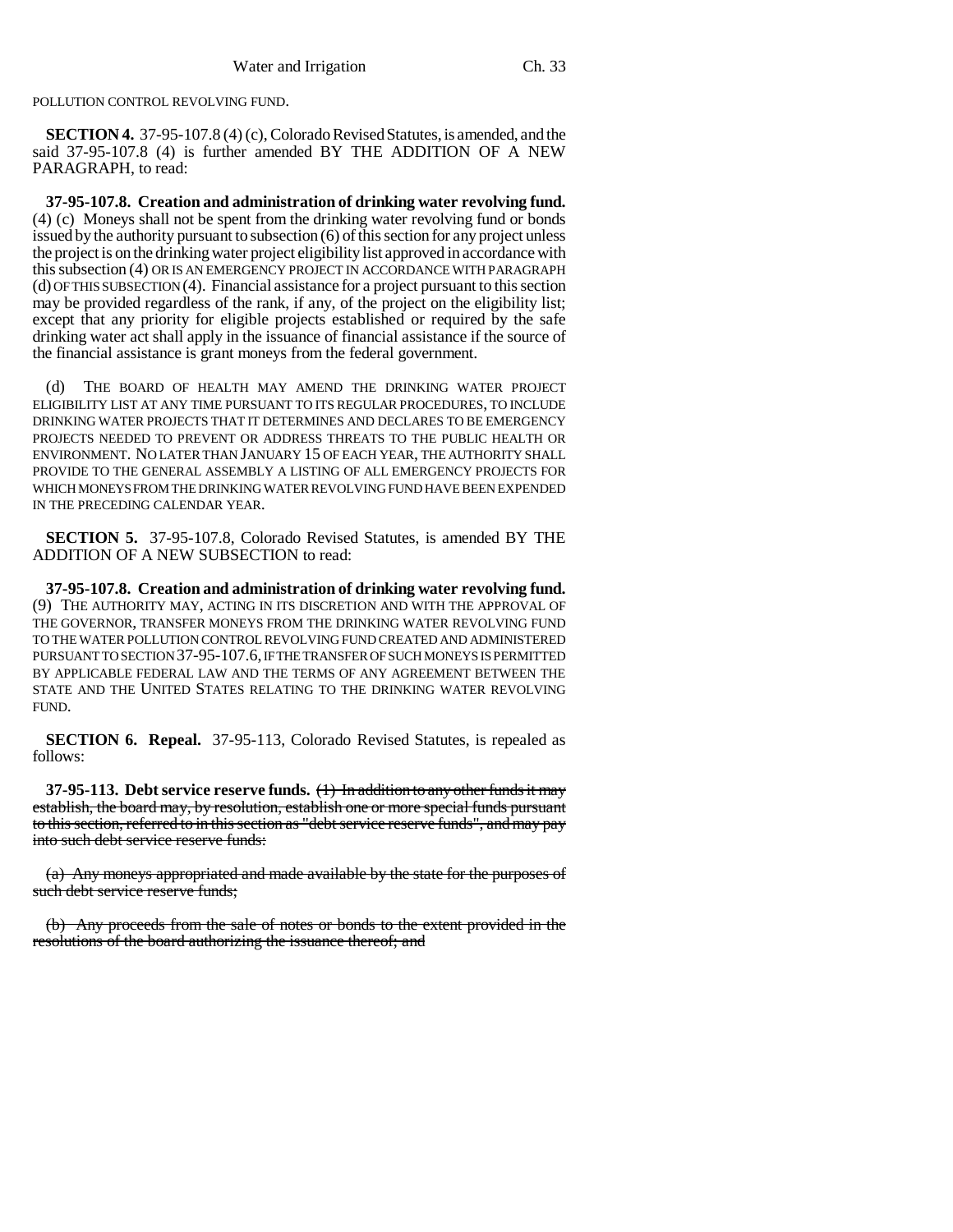#### Ch. 33 Water and Irrigation

(c) Any moneys which may be made available to the authority from any other sources for the purposes of such debt service reserve funds.

(2) So long as there are bonds outstanding secured by a debt service reserve fund created by this section, all moneys held in any debt service reserve fund, except as otherwise required in this section, shall be used solely for the payment of the principal of the bonds or of the sinking fund payments mentioned in this section with respect to such bonds, the purchase or redemption of such bonds, the payment of interest on such bonds, or the payment of any redemption premium required to be paid when such bonds are redeemed prior to maturity; except that moneys in any such fund shall not be withdrawn at any time in such amount as would reduce such fund to less than the debt service reserve fund requirement, except for the purpose of making with respect to such bonds principal, interest, redemption premium, and sinking fund payments for the payment of which other moneys of the authority are not available. So long as there are no bonds issued and outstanding secured by a debt service reserve fund created by this section, the amounts on deposit in such debt service reserve fund shall be used for any corporate purposes of the authority.

(3) Any income or interest earned by, or increment to, any debt service reserve fund due to the investment thereof may be transferred to other funds or accounts of the authority to the extent it does not reduce the amount of such debt service reserve fund below the debt service reserve fund requirement.

(4) The authority may provide by resolution for the establishment of a debt service reserve fund requirement for any debt service reserve fund established pursuant to this section.

#### $(5)$  and  $(6)$  Repealed.

(7) The chairman of the authority shall, on or before January 1 of each year, make and deliver to the governor his certificate, stating the sum, if any, required to restore each debt service reserve fund to the debt service reserve fund requirement. The governor may transmit to the general assembly a request for the amount, if any, required to restore each debt service reserve fund to the debt service reserve fund requirement. The general assembly may, but shall not be required to, make any such appropriations so requested. All sums appropriated by the general assembly for such restoration and paid shall be deposited by the authority in each such debt service reserve fund. Nothing provided in this section shall create or constitute a debt or liability of the state.

(8) The authority may create such other funds as may be necessary or desirable for the corporate purposes of the authority including debt service reserve funds not established pursuant to subsection (2) of this section.

(9) Any moneys appropriated by the general assembly for the purposes of any of the debt service reserve funds established pursuant to this section shall not revert to the general fund of the state at the end of any fiscal year.

(10) If, by virtue of a decision of the Colorado supreme court or any federal court, portions of this article are held unconstitutional and the authority is thereby rendered incapable of performing all of the purposes for which it is hereby created, then,